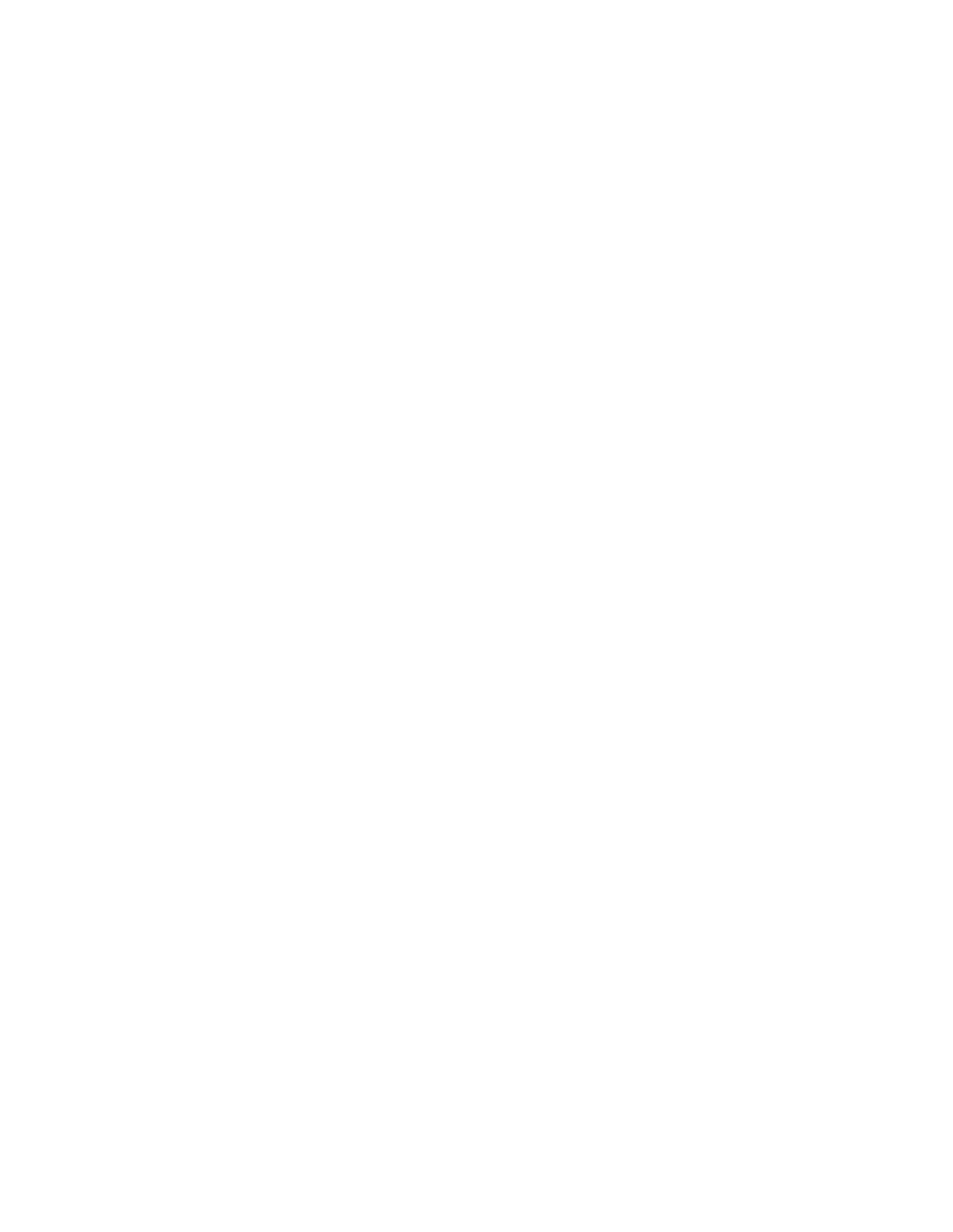#### **Annex A**

## ACQUISITION OF NEW, ADDITIONAL AND/OR REPLACEMENT TELECOMMUNICATION LINE/CONNECTIVITY SERVICE FOR THE DEVELOPMENT BANK OF THE PHILIPPINES (DBP)-**SUBIC BRANCH**

#### APPROVED BUDGET FOR THE CONTRACT: Php 432,000

#### **TECHNICAL SPECIFICATIONS**

#### A. BACKGROUND

The telecommunication connectivity service (line) is for the connection of DBP online systems, services and facilities in any of the following DBP remote sites:

A.1. Branch Office, including:

A.1.a. Lending Center

- A.1.b. Cash Center
- A.1.c. Branch-Lite Unit
- A.2. Automated Teller Machine (ATM)

#### **B. OBJECTIVE**

To acquire stable, reliable and secure telecommunication connectivity/line service to link DBP remote sites to the Head Office from an authorized and qualified telecommunication service provider (Telco).

#### C. COVERAGE OF THE CONTRACT

The contract will be for a one (1) year period starting from date of acceptance of service with the option for automatic renewal.

#### D. MINIMUM SPECIFICATIONS

- D.1. Connectivity/Line Service Availability
	- > The minimum availability of service is 99.6%.
- D.2. Connectivity/Line Specifications
- D.2.a. Branch Office ☑
	- D.2.a.i. Wired MPLS/VPN, Radio Last Mile with minimum of 10 Mbps bandwidth
	- D.2.a.ii. Inclusive network equipment, such as router and or router/modem, must not be on End-of-Life/End-of-Support status within the contract period
	- D.2.a.iii. Router must support GRE/mGRE tunneling and IP Security (ex. dynamic VPN) and SNMP
	- D.2.a.iv. DBP shall have the full access of the router
	- D.2.a.v. Provide near real time and historical link monitoring
- D.2.b. ATM Wired
	- D.2.b.i. VPN connection at least 128 Kbps via MPLS
	- D.2.b.ii. Inclusive network equipment, such as router and or router/modem, must not be on End-of-Life/End-of-Support status within the contract period
	- D.2.b.iii. Support GRE tunneling and SNMP
	- D.2.b.iv. Provide near real time and historical link monitoring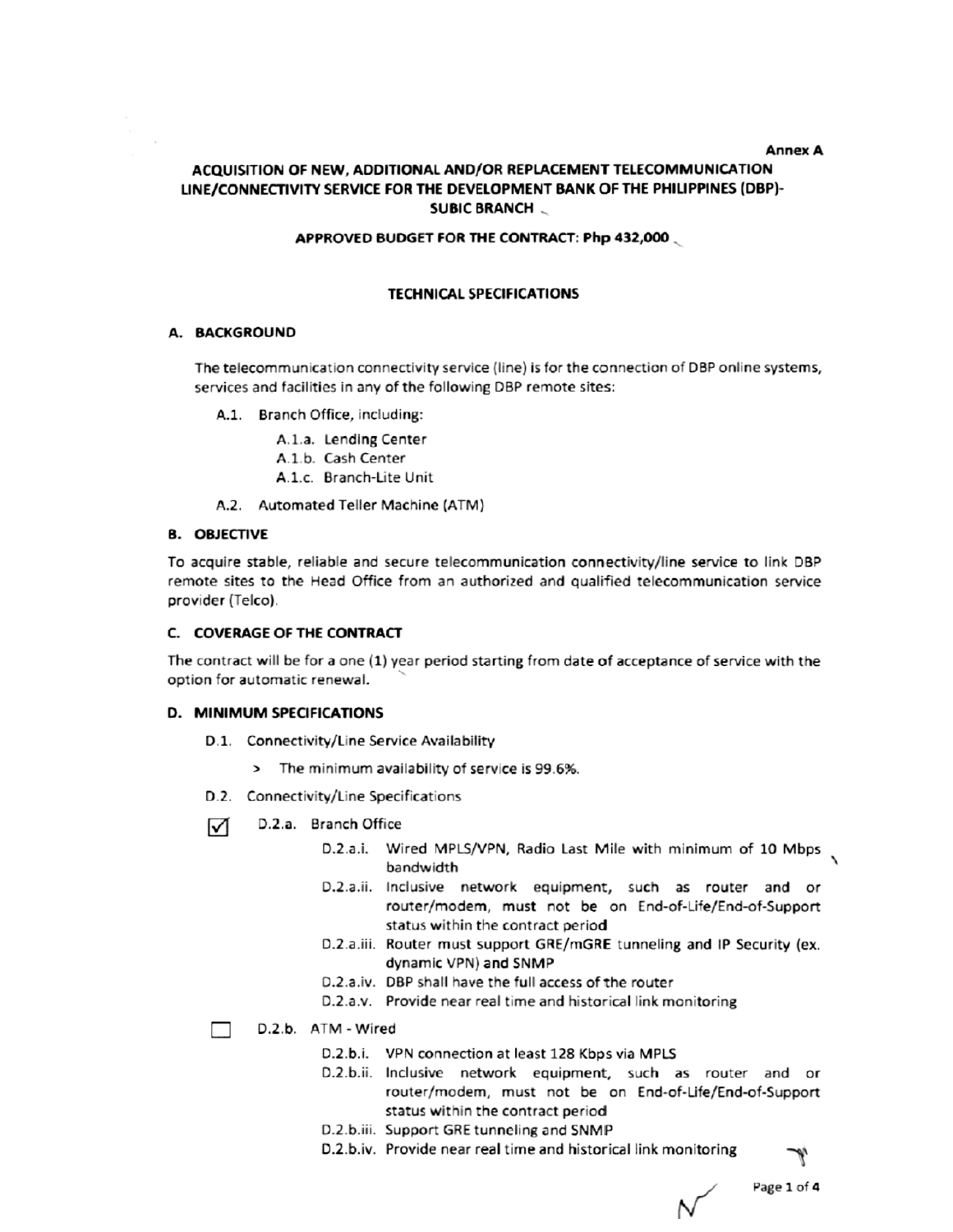ACQUISITION OF NEW, ADDITIONAL AND JOR REPLACEMENT OF TELECOMMUNICATION. LINE/ CONNECTIVITY SERVICE FOR THE DEVELOPMENT BANK OF THE PHILIPPINES (DBP)

- $\Box$  D.2.c. ATM Wireless
	- D.2.c.i. Provide data transmission function by public GPRS/ GSM network or higher
	- D.2.a.vii. Inclusive network equipment, such as router and or router/modem, must not be on End-of-Life/End-of-Support status within the contract period
	- D.2.c.ii. Support GRE Tunneling and SNMP
	- D.2.c.iii. Provide GUI access for local and remote management
	- D.2.c.iv. Operate at -30~+75°C temperature
	- D.2.c.v. Has LED status indication
	- D.2.c.vi. Support RJ45 console port
	- D.2.c.vii. Include: 1 power cord, 2 antennas, 1 console cable, 1 set documentation
	- D.2.c.viii. Provide near real time and historical link monitoring.
	- D.2.c.ix. Meet the average latency requirement of not greater than 200ms measured using the Ping utility or any similar mobile applications
	- D.2.c.x. Meet signal requirement of not less than 2 bars measured using mobile or similar devices capable of said measurement
	- D.2.c.xi. DBP shall have full access to the Modem/Router
- D.3. Support Services and Incident Management
	- D.3.a. The Telco shall provide 24 x 7 onsite, telephone and email support. For every service unavailability/downtime reported, the response time shall be within thirty (30) minutes.
	- D.3.b. Upon the occurrence of service unavailability/downtime, the Telco shall:
		- D.3.b.i. Conduct problem isolation/resolution and link restoration activities
		- D.3.b.ii. Notification via electronic mail (E-mail) and telephone within one (1) hour of the occurrence
		- D.3.b.iii. Minimum of twice a day status report to DBP via E-Mail
		- D.3.b.iv. Estimated time of arrival (ETA) if onsite activities required
		- D.3.b.v. Estimated time of resolution (ETR)
		- D.3.b.vi. Root cause
		- D.3.b.vii. Comply with DBP policies on security and confidentiality during support services.
	- D.3.c. The Telco shall submit an incident report stating the reason/s for the outage and detailing the steps undertaken to resolve a particular problem upon DBP's request.
- D.4. Service Performance Review
	- > The Telco shall conduct a performance review session at least once every quarter of a year

#### E. TELECOMMUNICATION CONNECTIVITY/LINE REQUIREMENT CLASSIFICATION

The primary objective of the following provisions is to have multiple Telcos per site, providing service redundancy, high availability and avoiding single point of failure.

- **College** E.1. New Telecommunication Line Requirement
	- E.1.a. Covered Sites

Page 2 of 4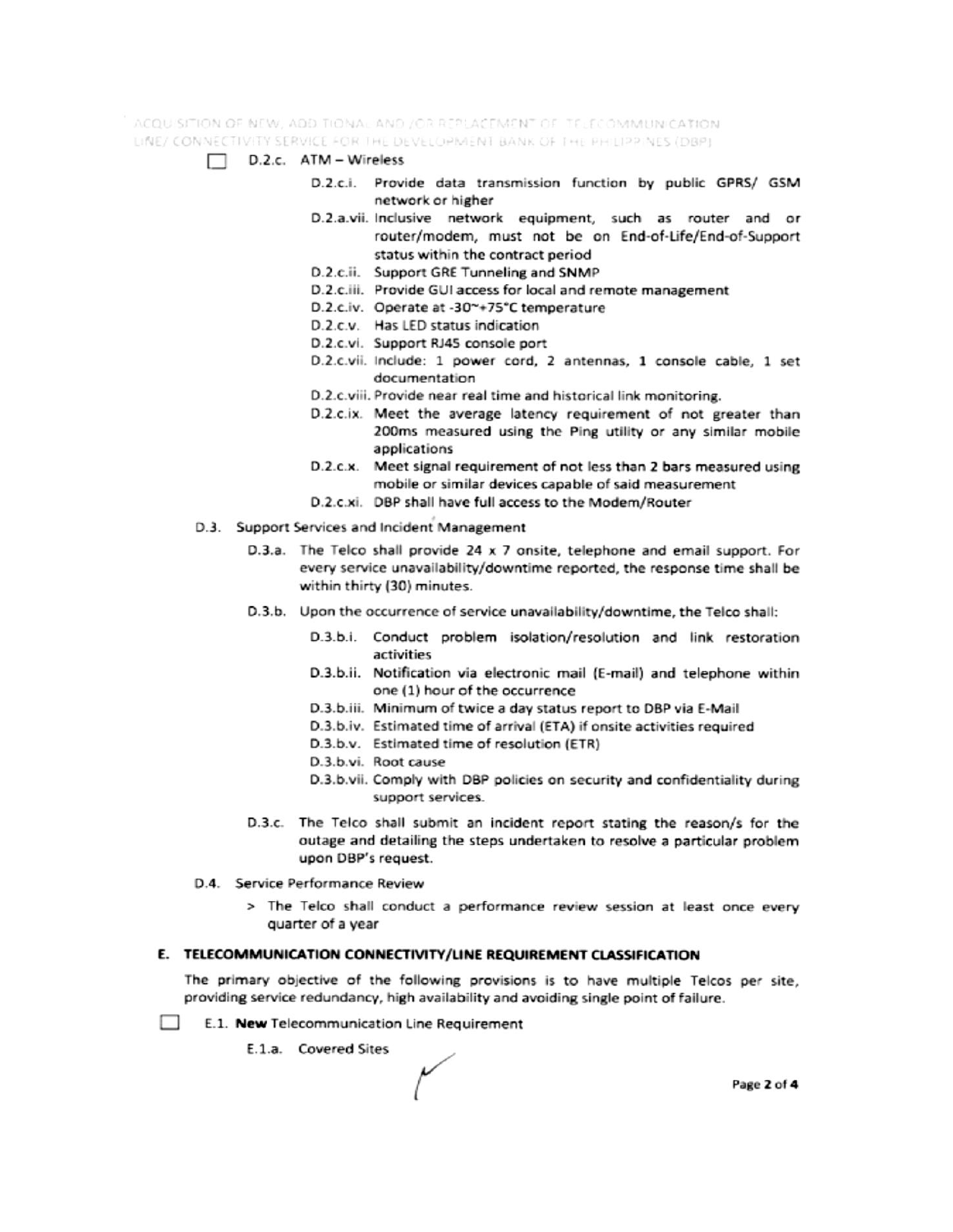ACQUISITION OF NEW, ADDITIONAL AND /OR REPLACEMENT OF TELECOMMUNICATION LINE/ CONNECTIVITY SERVICE FOR THE DEVELOPMENT BANK OF THE PHILIPPINES (DBP)

#### > New remotes sites

#### E.1.b. Telco Selection Criteria

- > Telecommunication Line for Branch Office
	- E.1.b.i. Two (2) different Telcos (Telco A and Telco B) shall be selected
	- E.1.b.ii. Telco A is the lowest (winning) provider
	- E.1.b.iii. Telco B is the second lowest provider
- > Telecommunication Line for Additional ATM Facility of a Branch Office
	- E.1.b.iv. The Telco must be different from the one which has the majority or most of the telecommunication connectivity services provided for the ATM/s of that Branch Office

#### E.2. Additional Telecommunication Line Requirement

- E.2.a. Covered Sites
	- > For existing sites with existing telecommunication line/s
- E.2.b. Telco Exception
	- > The Telco/s of the existing line/s servicing the site shall not be invited and will not be allowed to participate

### √ E.3. Replacement Telecommunication Line Requirement

- E.3.a. Covered Sites
	- > For existing sites with existing telecommunication line/s
- E.3.b. Telco Exception
	- E.3.b.i. For Telco Redundancy Replacement
		- > The Telco of the existing line/s servicing the site including the one to be replaced shall not be invited and will not be allowed to participate
	- E.3.b.ii. Replacement for the Purpose of Telecommunication Line Capacity (Bandwidth) Upgrade
		- > The Telco of the other existing line/s servicing the site (i.e., other than the one to be replaced) shall not be invited and will not be allowed to participate
	- E.3.b.iii. For Wireless to Wired Facility Replacement
		- > The Telco of the other existing line/s servicing the site (i.e., other than the one to be replaced) shall not be invited and will not be allowed to participate

## F. DISCONTINUANCE OF SERVICE

DBP can opt to discontinue the service within the contract period without pre-termination fee/s, if the Telco provider fails to meet the required minimum availability of service, specified in item D.1, for three (3) consecutive months (3-strike rule)

#### **G. PAYMENT**

The payment shall be in a monthly basis every after the service acceptance.

Ν Page 3 of 4